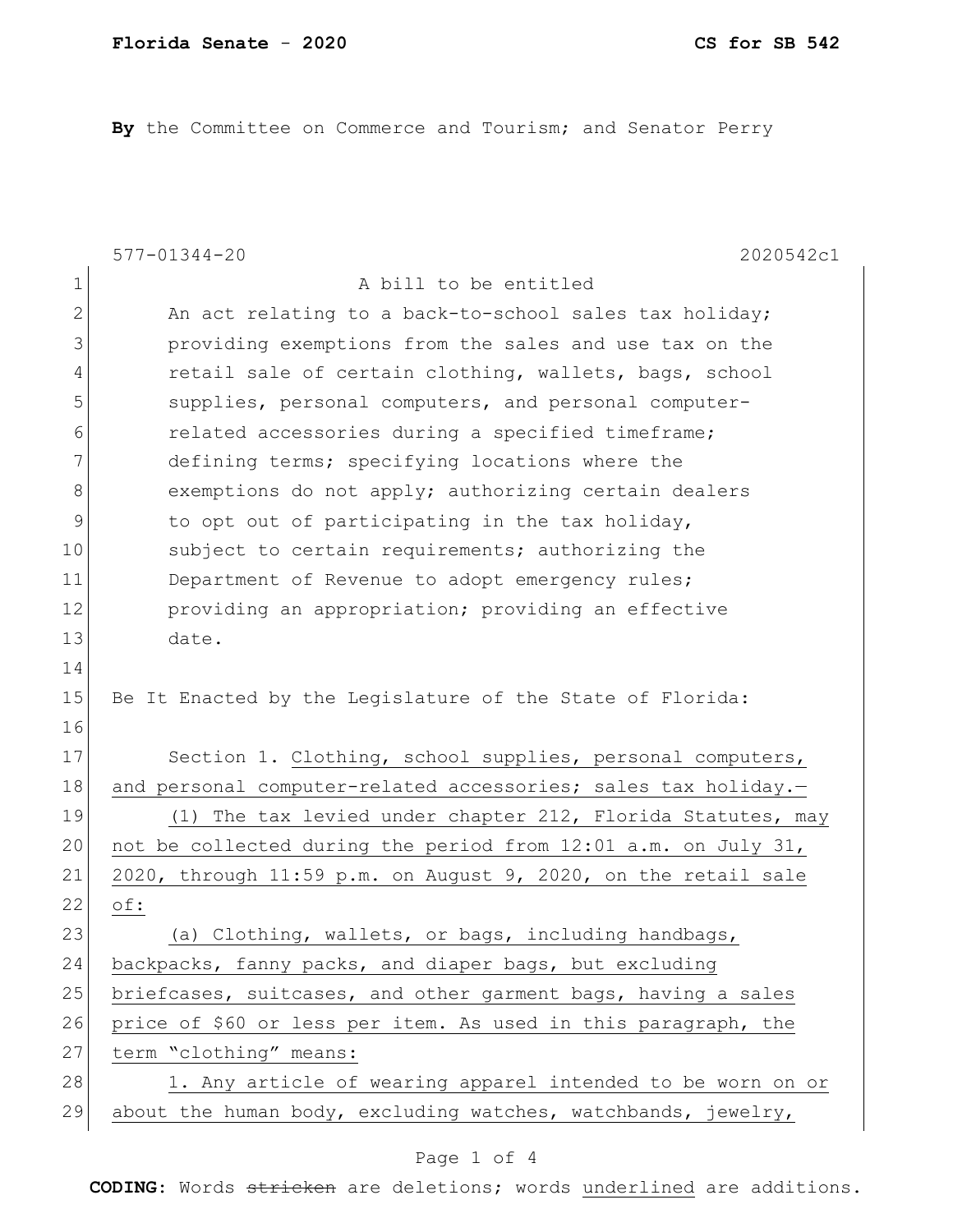577-01344-20 2020542c1 30 | umbrellas, and handkerchiefs; and 31 2. All footwear, excluding skis, swim fins, roller blades, 32 and skates. 33 (b) School supplies having a sales price of \$15 or less per 34 item. As used in this paragraph, the term "school supplies" 35 means pens, pencils, erasers, crayons, notebooks, notebook 36 filler paper, legal pads, binders, lunch boxes, construction 37 paper, markers, folders, poster board, composition books, poster 38 paper, scissors, cellophane tape, glue or paste, rulers, 39 computer disks, staplers and staples used to secure paper 40 products, protractors, compasses, and calculators. 41 (2) The tax levied under chapter 212, Florida Statutes, may 42 not be collected during the period from  $12:01$  a.m. on July 31, 43 2020, through 11:59 p.m. on August 9, 2020, on the retail sale 44 of personal computers or personal computer-related accessories 45 having a sales price of \$1,000 or less per item and purchased 46 for noncommercial home or personal use. As used in this 47 subsection, the term: 48 (a) "Personal computers" includes electronic book readers, 49 laptops, desktops, handhelds, tablets, or tower computers. The 50 term does not include cellular telephones, video game consoles, 51 digital media receivers, or devices that are not primarily 52 designed to process data. 53 (b) "Personal computer-related accessories" includes 54 keyboards, mice, personal digital assistants, monitors, other 55 peripheral devices, modems, routers, and nonrecreational 56 software, regardless of whether the accessories are used in 57 association with a personal computer base unit. The term does 58 not include furniture or systems, devices, software, monitors

## Page 2 of 4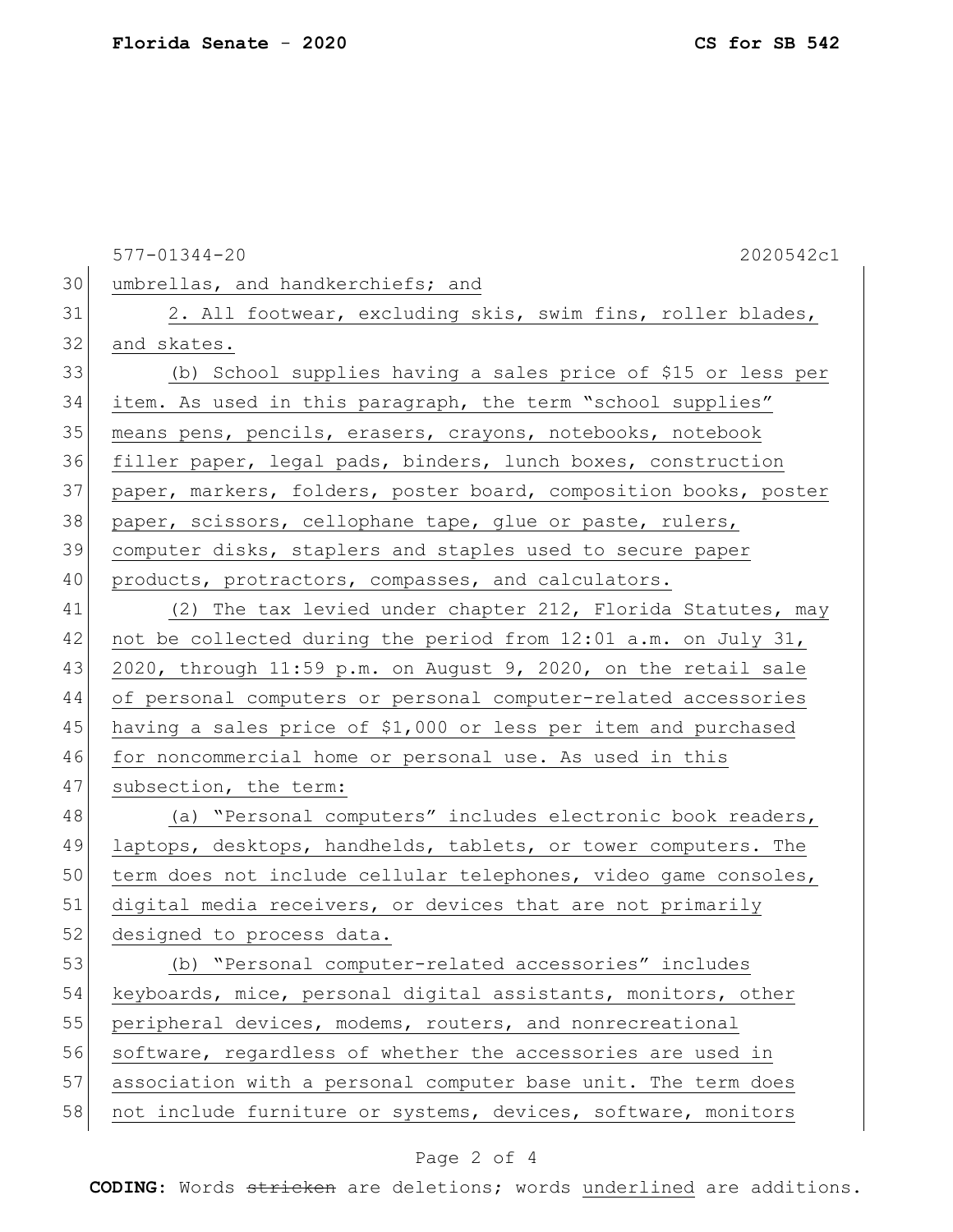|    | $577 - 01344 - 20$<br>2020542c1                                   |
|----|-------------------------------------------------------------------|
| 59 | with a television tuner, or peripherals that are designed or      |
| 60 | intended primarily for recreational use.                          |
| 61 | (3) The tax exemptions provided in this section do not            |
| 62 | apply to sales within a theme park or entertainment complex as    |
| 63 | defined in s. 509.013(9), Florida Statutes, within a public       |
| 64 | lodging establishment as defined in s. 509.013(4), Florida        |
| 65 | Statutes, or within an airport as defined in s. $330.27(2)$ ,     |
| 66 | Florida Statutes.                                                 |
| 67 | (4) The tax exemptions provided in this section may apply         |
| 68 | at the option of a dealer if less than 5 percent of the dealer's  |
| 69 | gross sales of tangible personal property in the prior calendar   |
| 70 | year consist of items that would be exempt under this section.    |
| 71 | If a qualifying dealer chooses not to participate in the tax      |
| 72 | holiday, the dealer must notify the Department of Revenue in      |
| 73 | writing by July 30, 2020, of its election to collect sales tax    |
| 74 | during the holiday and must post a copy of that notice in a       |
| 75 | conspicuous location at its place of business.                    |
| 76 | (5) The Department of Revenue may, and all conditions are         |
| 77 | deemed met to, adopt emergency rules pursuant to s. $120.54(4)$ , |
| 78 | Florida Statutes, for the purpose of implementing this section.   |
| 79 | Notwithstanding any other law, emergency rules adopted pursuant   |
| 80 | to this subsection are effective for 6 months after adoption and  |
| 81 | may be renewed during the pendency of procedures to adopt         |
| 82 | permanent rules addressing the subject of the emergency rule.     |
| 83 | Section 2. For the 2019-2020 fiscal year, the sum of              |
| 84 | \$237,000 in nonrecurring funds is appropriated from the General  |
| 85 | Revenue Fund to the Department of Revenue for the purpose of      |
| 86 | implementing this act. Funds remaining unexpended or              |
| 87 | unencumbered from this appropriation as of June 30, 2020, shall   |
|    |                                                                   |

## Page 3 of 4